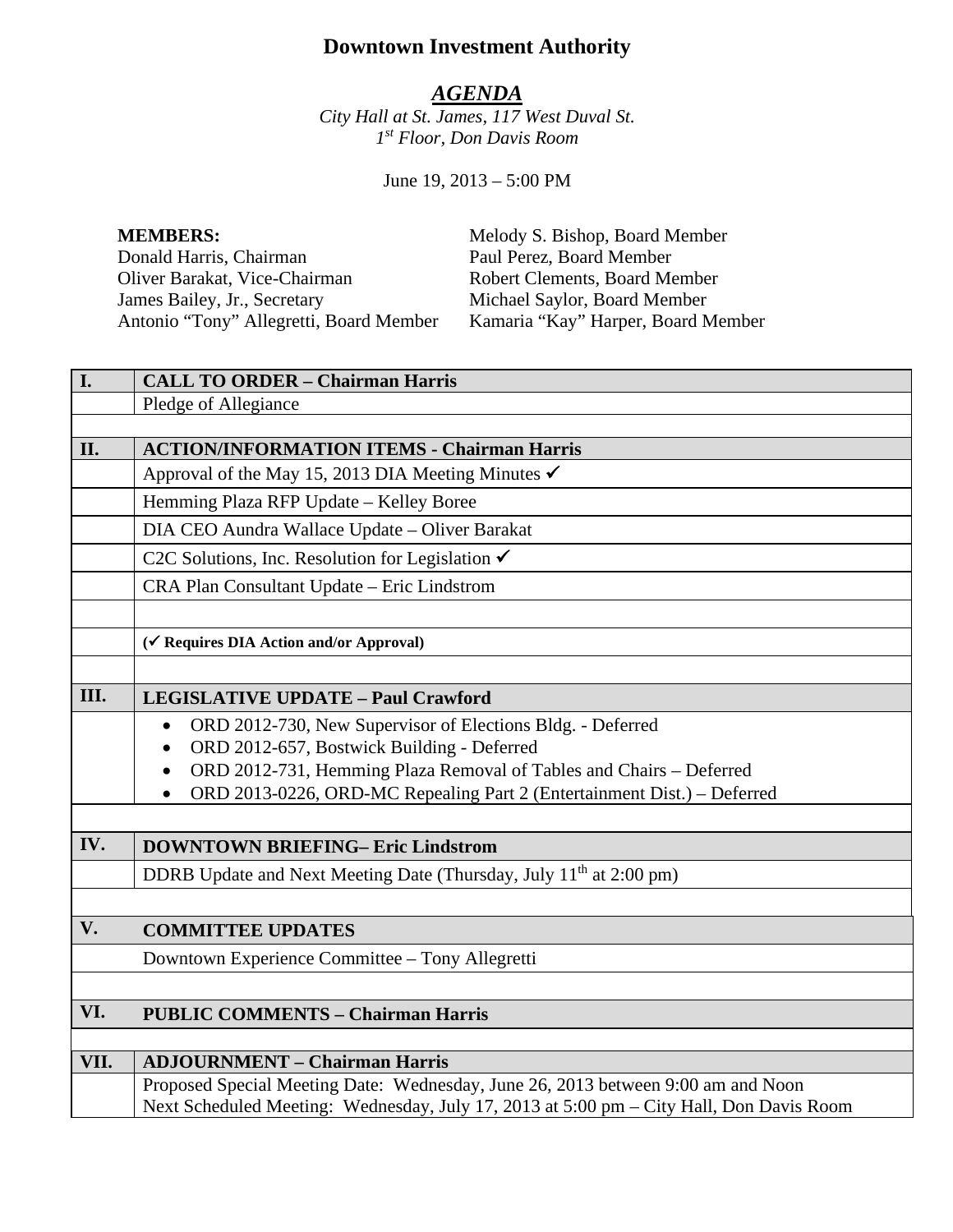DIA Agenda 06/19/2013 Page 2

#### **Staff Distribution:**

Jason Gabriel, Office of General Counsel Ted Carter, Executive Director Office of Economic Development Paul Crawford, Deputy Director Office of Economic Development Eric Lindstrom, OED/DIA Staff Jack Shad, Public Parking Officer Michelle Stephens, Recording Secretary David DeCamp, Public Information Office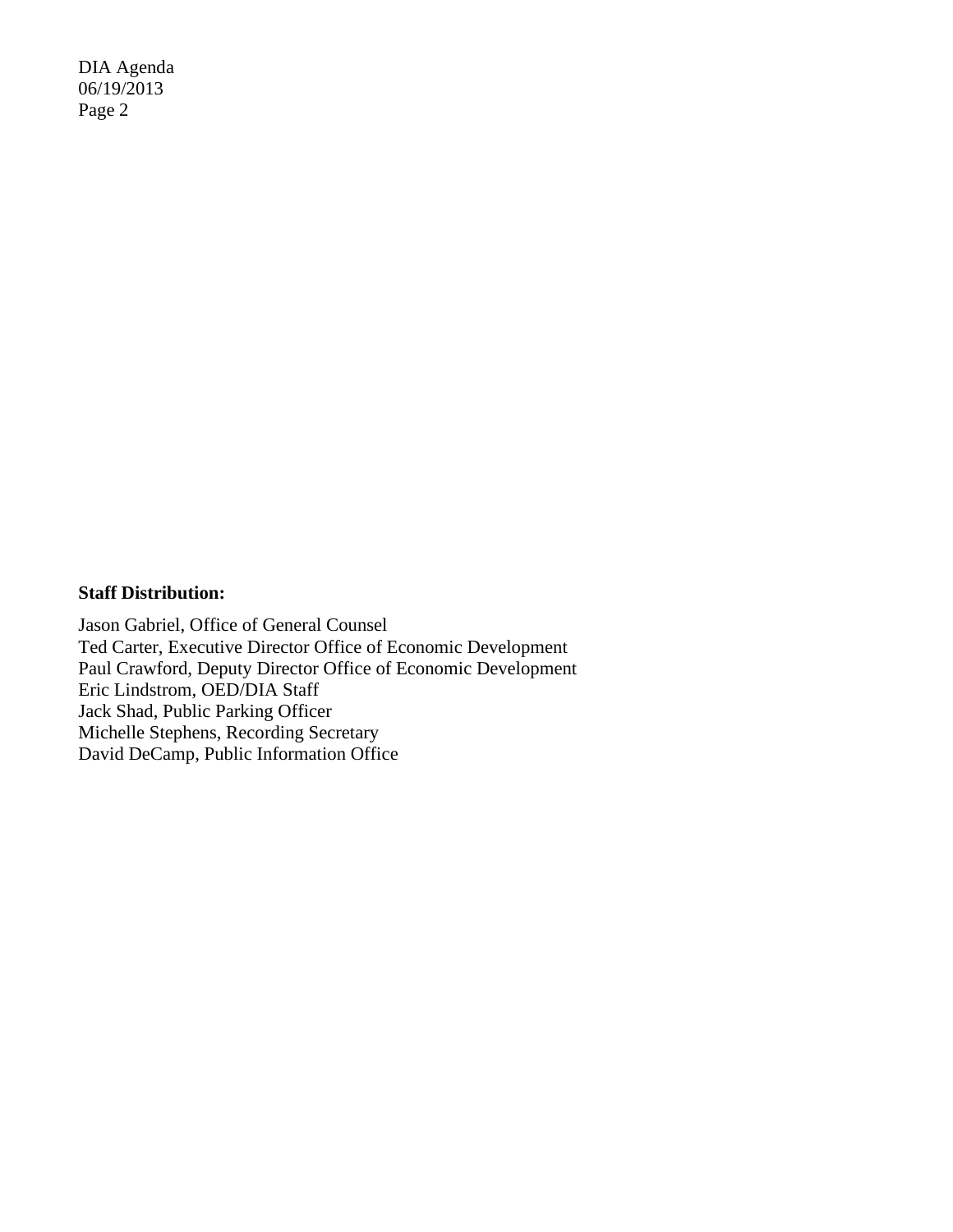**Office of Economic Development**



**Downtown Investment Authority**

**City Hall at St. James 117 West Duval St., Don Davis Room**

*Wednesday, June 19, 2013 – 5:00 p.m.*

# *MEETING MINUTES*

**Board Members Present:** Chairman D. Harris, T. Allegretti, J. Bailey, M. Bishop, O. Barakat, R. Clements, M. Saylor, and K. Harper Williams

**Board Members Not Present:** P. Perez

**Office of General Counsel:** Jason Gabriel

**Council Members Present:** Council Member Lori Boyer, District 5

**Attendees:** Ted Carter, Executive Director; Paul Crawford, Deputy Director; Eric Lindstrom, OED Staff and Michelle Stephens, Recording Secretary

## **I. CALL TO ORDER**

Chairman Harris called the meeting to order at approximately 5:05 p.m.

## **II. ACTION ITEMS/INFORMATION ITEMS**

## **APPROVAL OF THE MAY 15, 2013 MEETING MINUTES**

Board Member Allegretti requested clarification on page six, first paragraph last sentence to read as follows, "He commented that due to the prohibitive cost **of insurance** and for a general understanding **of requirements related** to the process of permitting for a special event downtown there will be a meeting on June 7."

Board Member Bishop commented that she had to depart the May 15, 2013 DIA meeting early and therefore was not able to provide a report on the Redevelopment Plan. She asked if a schedule that she provided to staff was provided to the Board. Inadvertently, the schedule that she asked staff to distribute was not distributed at the meeting.

A MOTION WAS MADE BY BOARD MEMBER BARAKAT AND SECONDED BY BOARD MEMBER SAYLOR APPROVING THE MAY 15, 2013 DIA MEETING MINUTES, AS AMENDED. THE MOTION PASSED UNANIMOUSLY 7-0-0.

## **HEMMING PLAZA RFP UPDATE**

Ms. Kelley Boree, Director of Parks and Recreation, provided an update on the status of the RFP for Hemming Plaza. The RFP should be out of her office on Friday, June 21, and then will go through other City agencies such as EBO, Risk Management and General Counsel. Once the RFP is through the other City agencies it will be submitted to PSEC for advertisement. She noted that the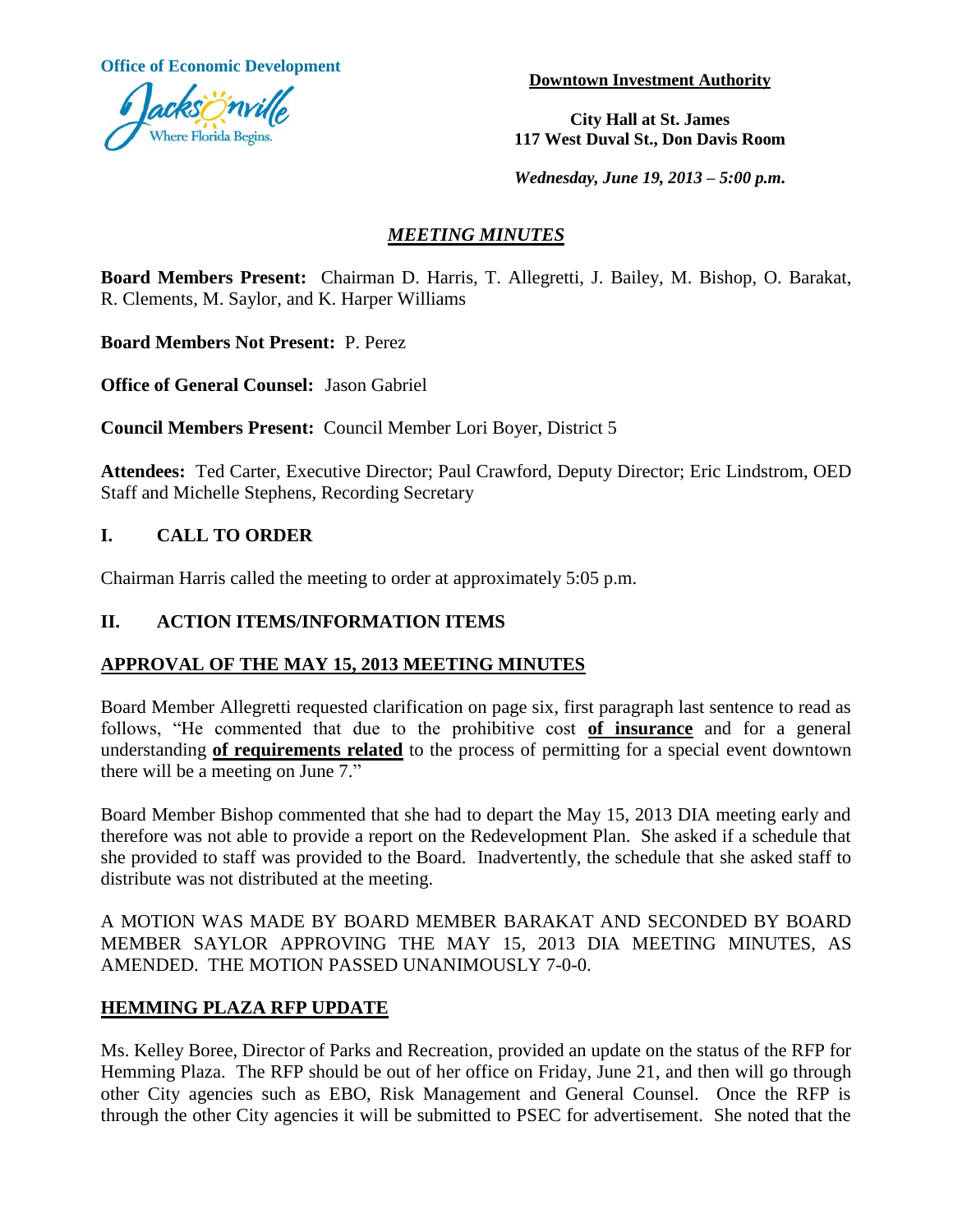Equestrian Center RFP took six months adding that she will try to expedite the process as much as possible, but wanted to be realistic about the potential timeframe with the Board.

Ted Carter advised that the OED will ensure that the RFP advances through the process once released from Ms. Boree's office.

Board Member Harper Williams arrived at the meeting at approximately 5:22 pm

# **DIA CEO SELECTION COMMITTEE**

Board Member Barakat, Chair of the DIA CEO Search Selection Committee, advised that he has been in negotiations with Mr. Wallace expecting him to respond to an offer tomorrow. Once the offer is accepted and confirmed a special meeting of the DIA will be called in order for the full board to review and approve the agreed upon terms.

For informational purposes, Board Member Allegretti mentioned The LeeValent Group who offers assistance to executives relocating to the Jacksonville area suggesting that this service may be something for the DIA to consider for the new DIA CEO. He will send relative information to Ms. Stephens who will in turn distribute to the full board.

# **C2C SOLUTIONS, INC. RESOLUTION (ATTACHED)**

Mr. Carter provided a brief overview of the C2C project that the Office of Economic Development has been working on for the past several months related to C2C's relocation of 200 employees from various facilities within Jacksonville to the EverBank Center downtown.

Mr. Tom Manley, president and CEO of TMF Health Quality Institute, the parent company of C2C Solutions, and Mr. Fabian Alzate, CCEP Compliance Officer for C2C Solutions, Inc. were present to provide a brief overview of C2C Solutions, and their relocation to downtown.

A MOTION WAS MADE BY BOARD MEMBER CLEMENTS AND SECONDED BY BOARD MEMBER BISHOP APPROVING A RESOLUTION OF THE DOWNTOWN INVESTMENT AUTHORITY RECOMMENDING THAT THE CITY COUNCIL ENACT LEGISLATION APPROVING THE EXPENDITURE OF \$48,000 FROM THE CITY'S DOWNTOWN ECONOMIC DEVELOPMENT FUND FOR THE PURPOSES SET FORTH HEREIN AND AUTHORIZING THE EXECUTION OF A FOUR-YEAR PARKING LEASE AGREEMENT BETWEEN THE CITY, JTA AND C2C SOLUTIONS, INC.; PROVIDING AN EFFECTIVE DATE. THE MOTION PASSED UNANIMOUSLY 8-0-0.

## **CRA PLAN UPDATE**

Mr. Lindstrom advised that staff continues to work with the City's Professional Services Evaluation Committee on the selection of a consultant for the CRA Plan Update, which is expected any day. Once the consultant is selected it is anticipated that Board Member Bishop, Chair of the CRA Plan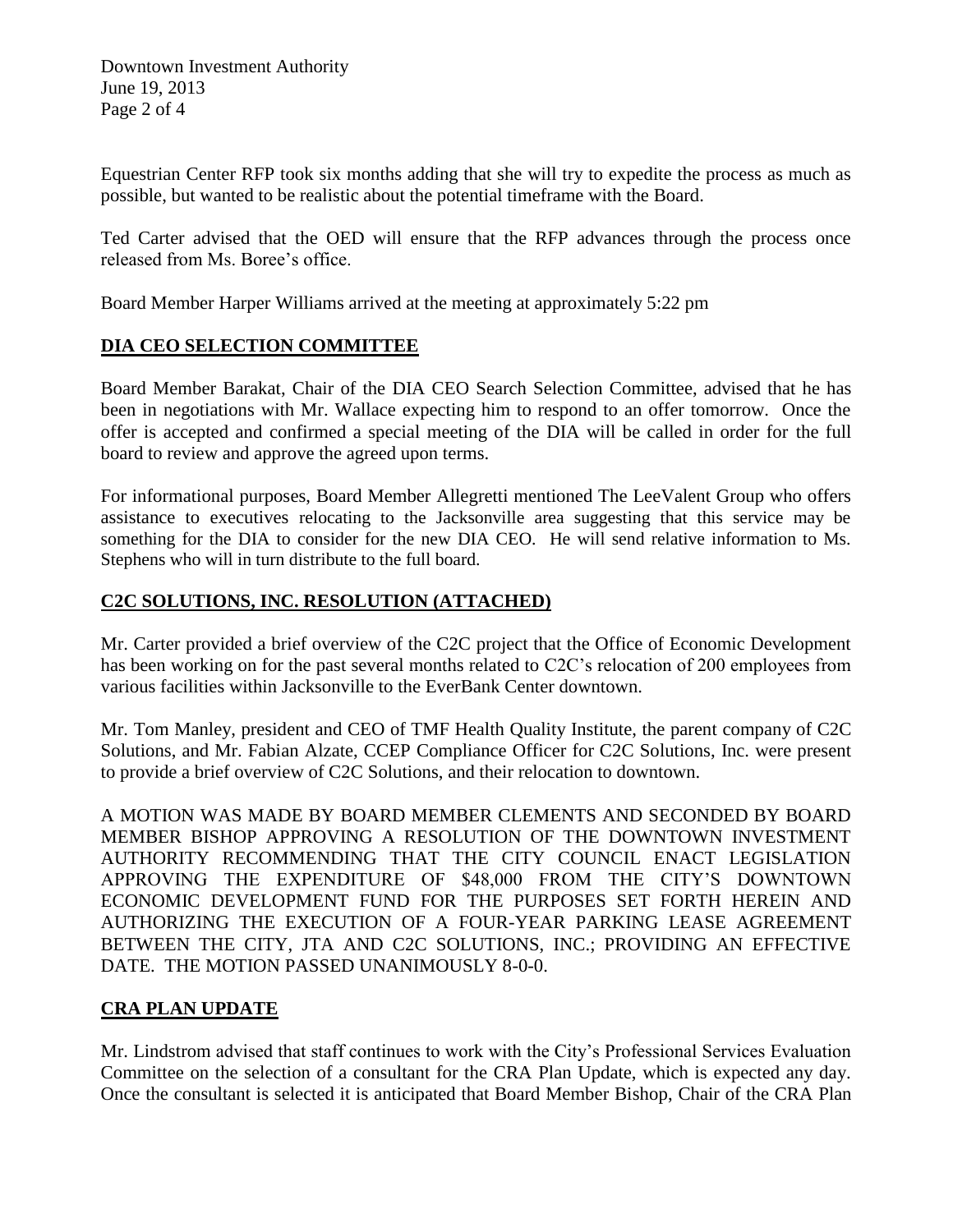Downtown Investment Authority June 19, 2013 Page 3 of 4

Update Committee will call a committee meeting to further review the scope, etc. and proceed from there. The timeframe for the process was discussed.

Mr. Carter advised given the scope of the RFP and the importance of the Plan, etc. he did not think having a draft of the Plan by October 1, 2013, was viable. He commented that staff will review the scope of work and the timeline and where they can accelerate it they will, but would rather not make a commitment to the Board that cannot be met.

# **III. LEGISLATIVE UPDATE**

Mr. Crawford provided an update on the following legislation:

- ORD 2012-730, New Supervisor of Elections Bldg. Deferred
- ORD 2012-657, Bostwick Building Deferred
- ORD 2012-731, Hemming Plaza Removal of Tables and Chairs Deferred
- ORD 2013-226, ORD-MC Repealing Part 2 (Entertainment Dist.) Deferred
- ORD 2013-084, License Agreement between the City and the Sons of Confederate Veterans, Kirby-Smith Camp 1209, Inc. for the use of the former National Guard Armory building at 851 North Market Street.

# **IV. DOWNTOWN BRIEFING**

Mr. Lindstrom provided an update from the June 10, 2013 DDRB meeting:

- DDRB 2013-007, Prudential Drive Retail Request for Final Approval with Deviations
- DDRB 2013-009, Florida Blue High-rise Building Signs Request for Special Sign Exception
- DDRB 2013-010, Lerner Building Request for Relief from Maintenance Code
- DDRB 2013-008, Riverside Ave. Commercial Development Request for Final Approval with Deviations

# **V. COMMITTEE UPDATES**

Board Member Allegretti provided a brief overview of the Downtown Experience Committee meeting held on June 7, 2013.

# **VI. PUBLIC COMMENTS**

The floor was open for public comments.

- Carnell Oliver: Condition of the Southbank Riverwalk, incentives, downtown in general.
- Bruce Fouraker: Thanked Board Member Bailey for his work on Hemming Plaza. Likes the app mentioned for the riverwalk in the Experience Committee, impressed with Mr. Wallace and thanked the DIA overall for their efforts to date.